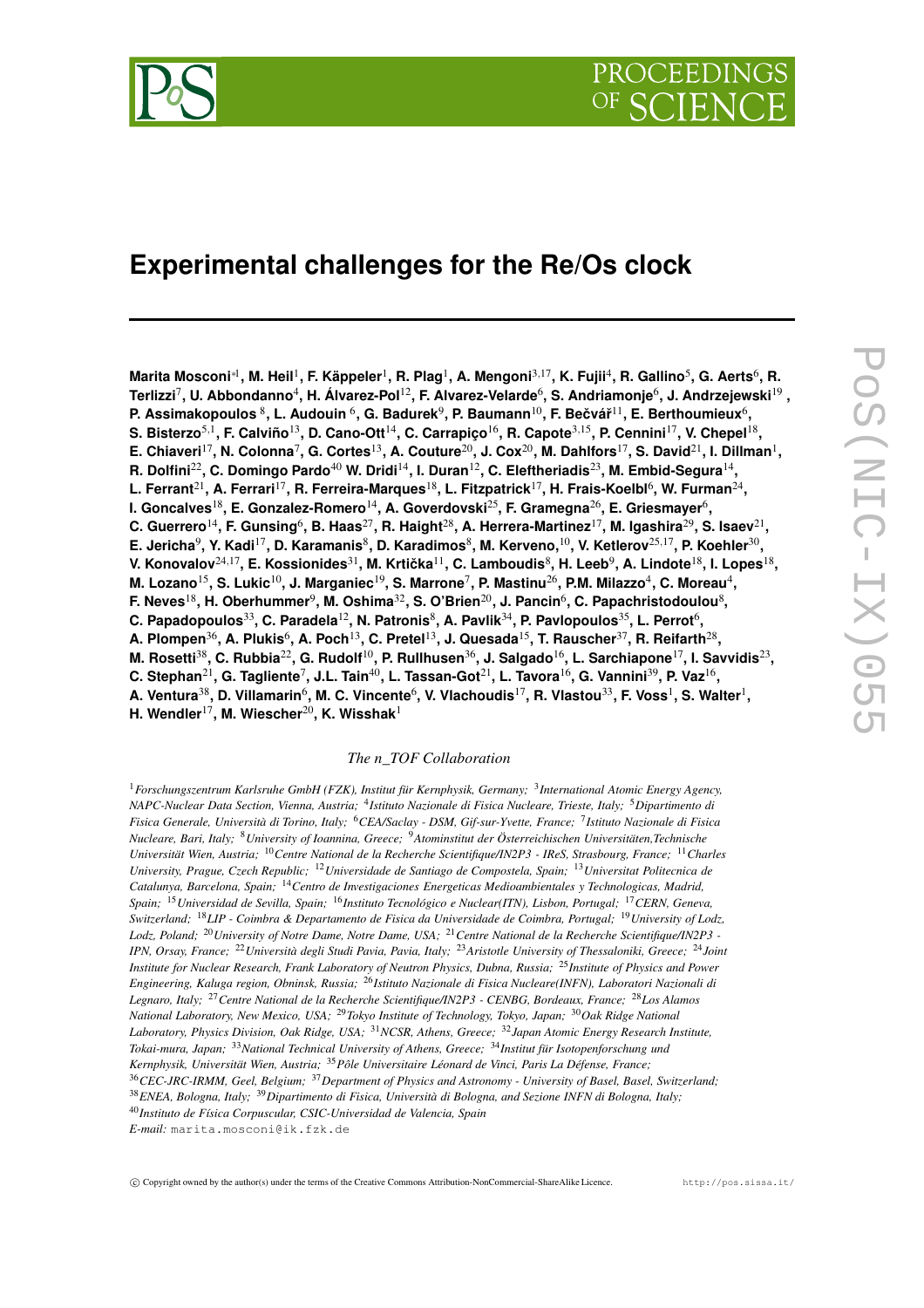

# PROCEEDIN

The stellar neutron capture cross sections of  $186$ Os and  $187$ Os are fundamental for the Re/Os cosmo-chronometer since they are defining the *s*-process abundance of <sup>187</sup>Os. Subtraction of the *s*-component from the solar <sup>187</sup>Os abundance yields the radiogenic contribution to <sup>187</sup>Os due to  $β$ -decays of <sup>187</sup>Re (t<sub>1/2</sub> = 42.3 Gy) originating from *r*-process nucleosynthesis. The laboratory cross section of <sup>187</sup>Os requires a significant correction for the effect of the low-lying excited state at 9.75 keV, which is strongly populated under stellar conditions. This reliability of the theoretical correction can be greatly improved by an experimental determination of the cross section for inelastic scattering to the 9.75 keV state. In this work, high resolution time-of-flight measurements of  $(n, \gamma)$  cross sections of <sup>186,187,188</sup>Os from 1 eV to 1 MeV performed at the CERN n\_TOF facility are reported. The inferred stellar cross sections differ from previously recommended values. In addition, the inelastic scattering cross section has been measured at 30 keV neutron energy via time-of-flight at the Karlsruhe 3.7 MV Van de Graaff. The implications of these results for the Re/Os clock are briefly discussed.

*International Symposium on Nuclear Astrophysics - Nuclei in the Cosmos - IX 25-30 June 2006 CERN*

<sup>∗</sup>Speaker.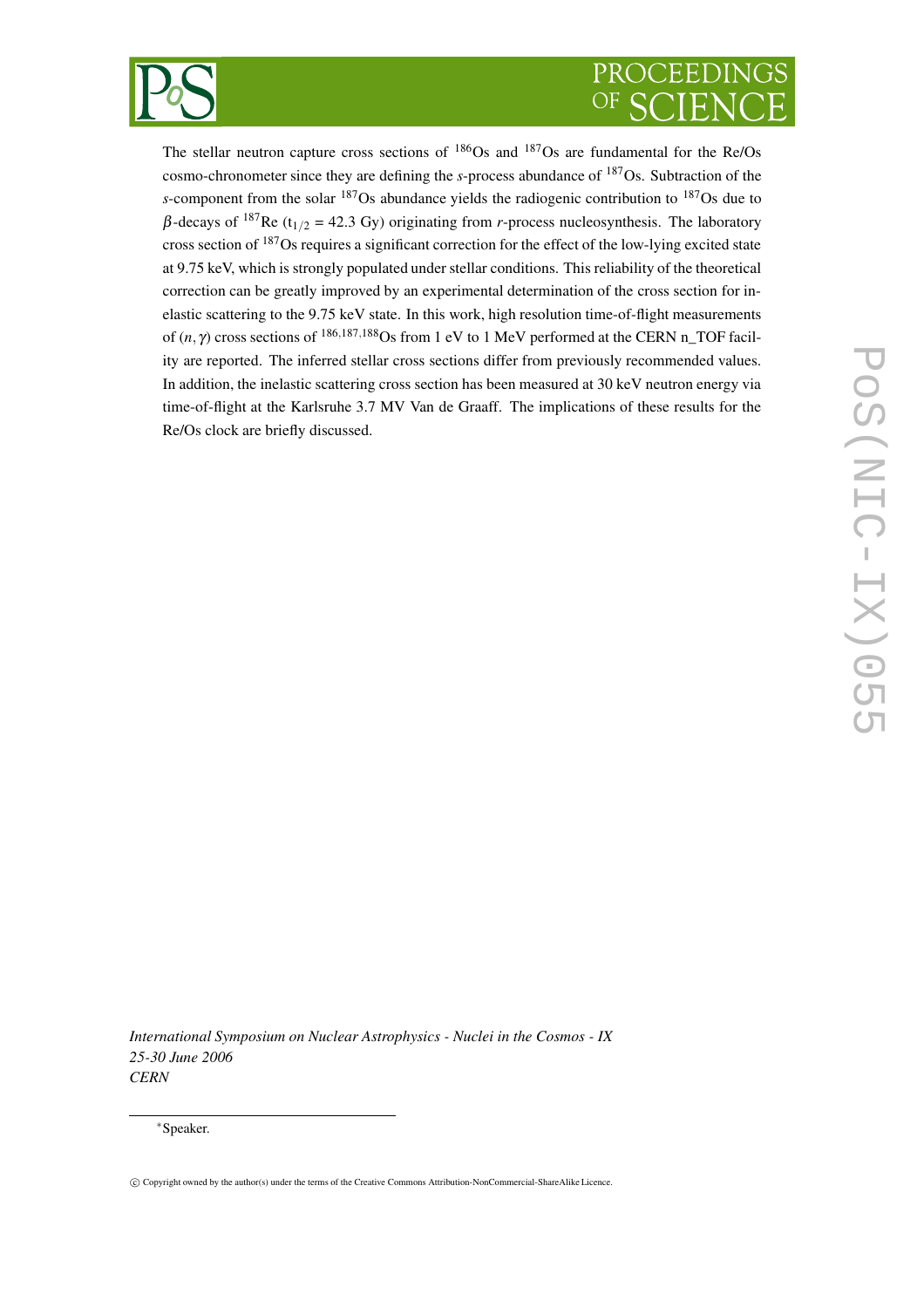## **1. Introduction**

The Re/Os cosmochronometer (proposed by Clayton [1]) represents a nuclear dating technique independent of astronomical observations and - apart from a realistic model of galactic chemical evolution - firmly based on nuclear reaction and decay properties. The temperature dependence of the  $^{187}$ Re half-life has been determined by a measurement of the half-life of fully stripped  $^{187}$ Re atoms [2], and the resulting consequence for the reliability of the clock was found to be relatively small [3]. Hence, only the Maxwellian averaged cross sections (MACS) for neutron capture on <sup>186</sup>Os and <sup>187</sup>Os under stellar conditions need to be experimentally investigated. In turn, the required calculation of the stellar enhancement factor of the  $187O$ s cross section needs the support of a measurement of the inelastic scattering cross section.

Previous measurements of the neutron capture cross sections of the stable Os isotopes  $186-190$ Os and of  $192$ Os [4, 5] suffered from the fact that the astrophysically relevant energy range was not fully covered. This holds in particular for the low energy region, which is important for most of the *s*process neutron exposure provided by the  ${}^{13}C(\alpha, n) {}^{16}O$  reaction. Among the two cross section sets, the MACS of <sup>186</sup>Os exhibits some discrepancies, especially at energies close to the first excited state of <sup>186</sup>Os at 130 keV, where a Hauser-Feshbach calculation is suggesting a pronounced step in the cross section (Fig. 1). Consequently, improved capture cross section measurements are called for to solve existing discrepancies and to extend the energy range to lower and higher energies for obtaining a more reliable energy dependence of the (*n*, γ) cross sections.

The available measurements of the inelastic scattering cross section of  $^{187}Os$  [6, 7, 8] also exhibit large uncertainties that are limiting the reliability of the calculated stellar enhancement factor. Therefore, an accurate independent measurement of the  $(n, n')$  cross section of  $187$ Os is another experimental challenge for an improved assessment of the Re/Os cosmochronometer.

#### **2. Neutron capture measurements at n\_TOF**

The n\_TOF neutron spallation source (20 GeV protons impinging on a solid lead target) is producing neutrons in the energy range from thermal to above 1 GeV, with neutron capture measurements commonly performed in the energy range from 1 eV to 1 MeV. Due to the flight path of 187.5 m and the short proton burst width of 6 ns, the time of flight (TOF) method yields an excellent neutron energy resolution of  $3 \times 10^{-4}$  and  $4 \times 10^{-3}$  at 1 eV and 1 MeV, respectively [9]. In the experimental area the isolethargic neutron flux varies smoothly with neutron energy, and the total fluence ranges from  $4.5 \times 10^4$  to  $2 \times 10^5$  neutrons per proton bunch between 1 eV and 1 MeV [9].

Each of the Os samples consisted of 2 g of enriched metal powder on loan from Oak Ridge National Laboratory. In fact, this was the same material as used in previous experiments [5, 4]. The  $186$ Os and  $187$ Os samples were enriched to 79% and 70 % with a  $188$ Os content of 5% and  $∼13\%$ , respectively. The  $(n, \gamma)$  cross section of <sup>188</sup>Os was measured as well using a 95% enriched sample in order to account for the main isotopic correction. The impurities due to  $^{189}Os$ ,  $^{190}Os$ , and  $192$ Os were all around 5%. The sample material was encapsulated in thin aluminium cans, 15 mm in diameter.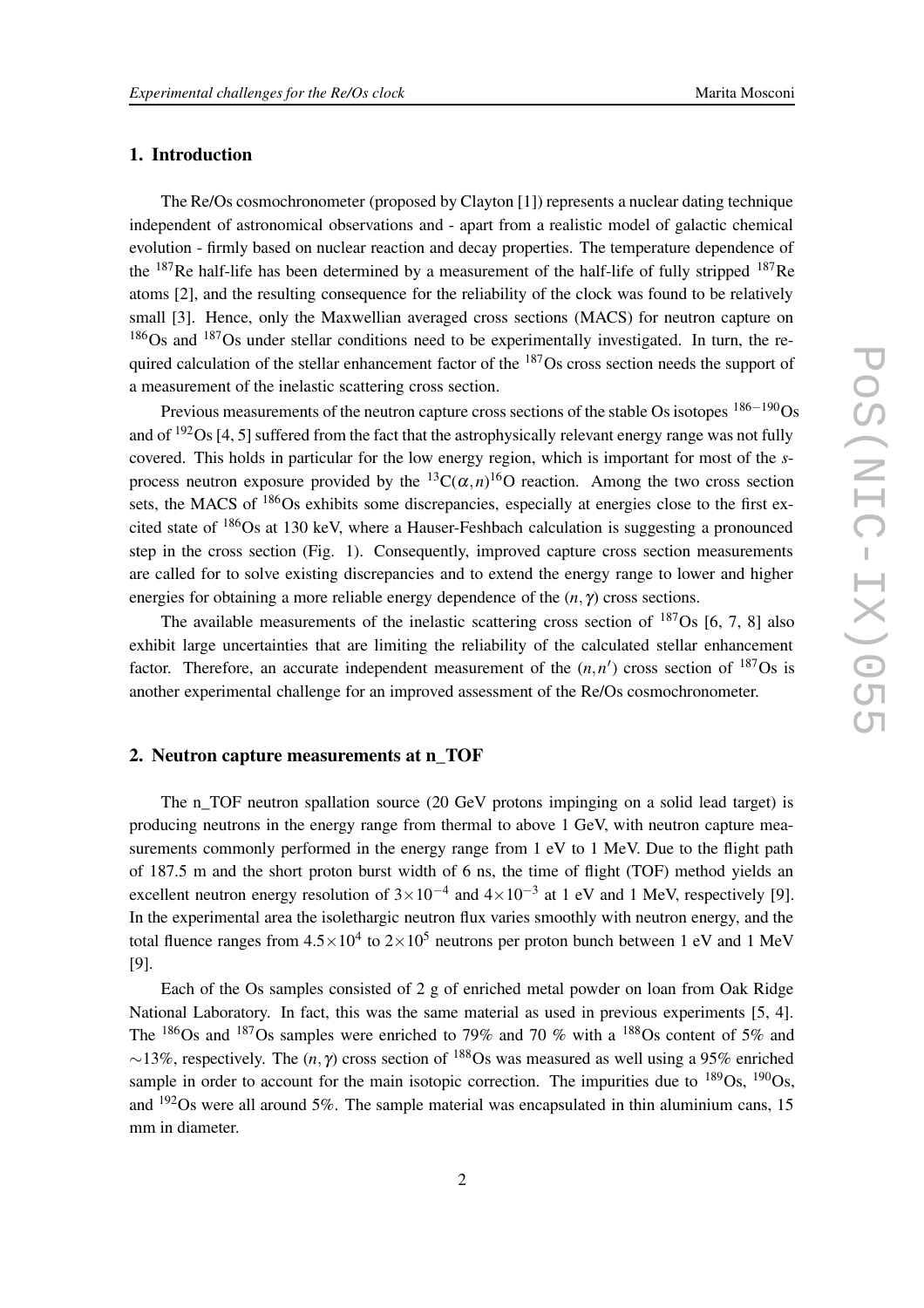



The  $\gamma$ -ray cascades from capture events have been detected with two  $C_6D_6$  scintillators (12 cm in diameter and each with a volume of  $\approx$  11), which were placed perpendicular to the neutron beam. A neutron monitor consisting of a thin  ${}^{6}Li$  foil was used for flux normalization, which was surrounded by a set of four Si detectors mounted outside the neutron beam for recording the products of the <sup>6</sup>Li(*n*,  $\alpha$ )<sup>3</sup>H reaction. The *γ*-detectors were designed to minimize the neutron sensitivity [10]. The signals from the  $C_6D_6$  scintillators were recorded with flash amplitude-todigital converters (FADC) for off-line application of the pulse height weighting technique (PHWT) [11]. In this way, the detection efficiency was obtained to be independent of the multiplicity of the prompt capture γ-ray cascade. The Os samples were complemented by a set of samples that served for evaluation of the background and normalization. These were a carbon sample for the effect of scattered neutrons, a lead sample for the scattering of in-beam γ-rays, a gold sample for neutron flux normalization, and an empty position for obtaining the ambient background component.

the continuum part at higher energies.

All samples were mounted on the ladder of a remotely controlled sample changer. Normalization to equal neutron flux was achieved by means of the Si neutron monitor and by calibration runs with the gold sample. The cross sections were normalized to the gold reference cross section using the accurate experimental average value at 25 keV [12]. The background components in the spectra of the Os samples and of the gold sample have been treated individually. In particular, the weighting functions were determined by a complete simulation of the experimental setup, including the effect of the sample itself. The evaluated background has been validated by comparison with spectra obtained with black neutron filters in the beam.

The analysis of the data and the calculation of the cross section were treated in the resolved resonance region and in the continuum part in different ways. The resolved resonance region has been analyzed by the R-matrix code SAMMY. Individual resonance parameters were considered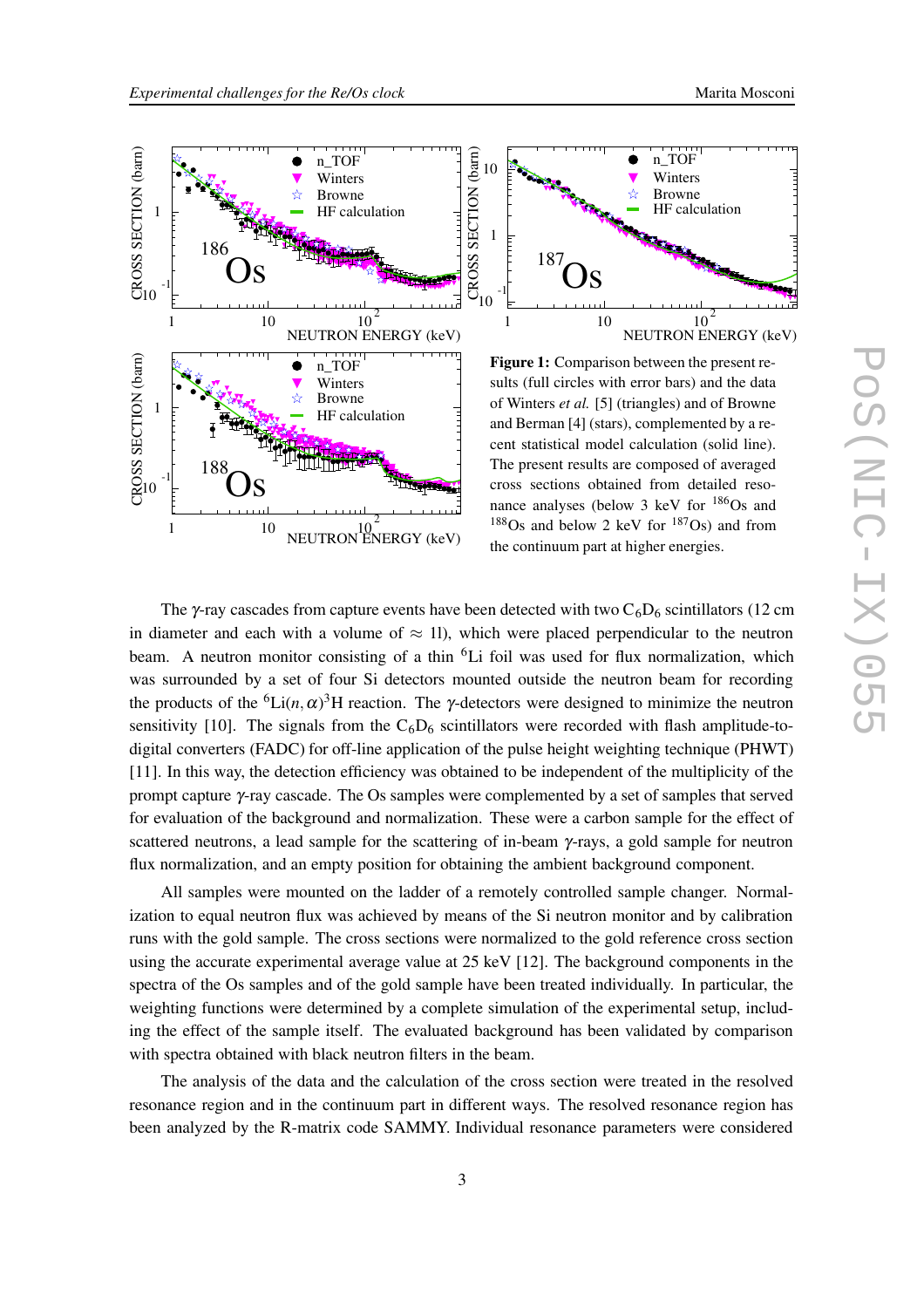up to 3 keV neutron energy for  $186$ Os and  $188$ Os and up to 2 keV for  $187$ Os.

The cross section in the continuum has been determined by subtracting the properly normalized background and by applying the corrections for self-absorption and multiple scattering obtained with the SESH code [13] as well as the respective isotopic corrections. The background obtained by the SAMMY analysis was found in excellent agreement with the result of the direct measurement and provided an independent confirmation of the background subtraction method used.

The final cross sections plotted in Fig. 1 were calculated by combining the average data from the resonance analysis and from the continuum region. The comparison in Fig. 1 shows good agreement with previous data for  $186$ Os and  $187$ Os, whereas significant differences with respect to previous measurements are found for <sup>188</sup>Os. Up to 400 keV the present results are well described by the Hauser-Feshbach statistical model calculations.





**Figure 2:** *<sup>e</sup>*Present Maxwellian averaged cross sections (solid circles with error bars) and previous experimental results (<sup>*a*</sup>Winters *et al.* [5] [triangles]; <sup>b</sup>Browne and Berman [4] [stars]; *<sup>c</sup>*Bokhovko *et al.* [14][open circles]), complemented by the recommended data of *<sup>d</sup>*Bao [15]. The insets focus on the values at  $kT = 30$ keV, which are commonly used for comparison.

The MACSs have been evaluated for thermal energies from 5 keV to 100 keV (Fig. 2). At *kT*  $= 30$  keV, the present results for <sup>188</sup>Os is 27% lower than the recommended value [15], whereas that for <sup>186</sup>Os is in agreement with all previous measurements and with the recommendation of Ref. [15]. For <sup>187</sup>Os the present result is in agreement with the data of Browne and Berman [4] and of Bokhovko *et al.* [14], but 7% higher than that of Ref. [15].

During the *s* process reaction flow equilibrium has been locally established from the mass region of the rare earth elements up to  $A = 190$  due to the comparably large MACSs of the involved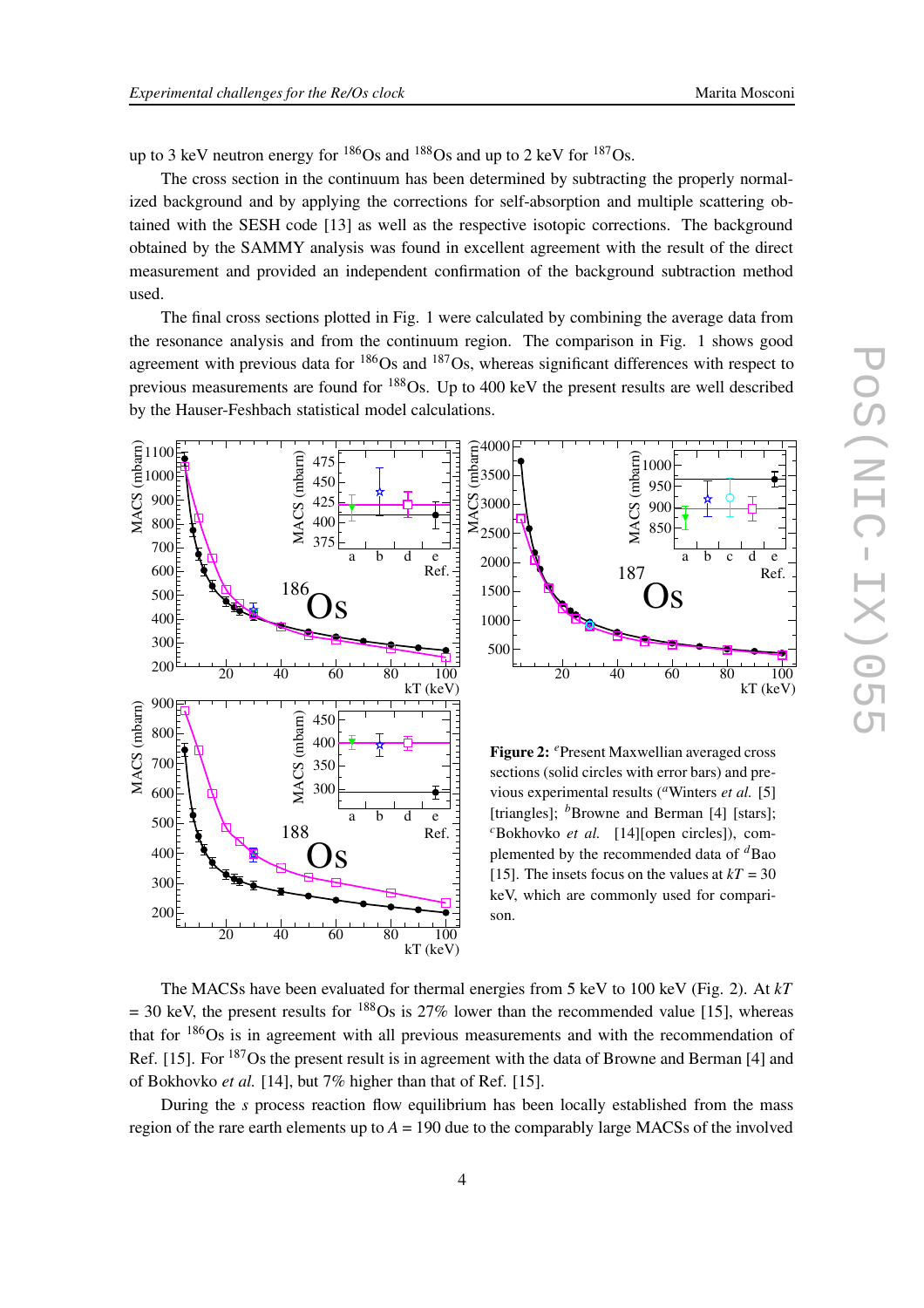isotopes. This implies that the local approximation  $N_s \times \langle \sigma \rangle$  = *constant* holds to a very good approximation. Comparison of the  $N_s \times \langle \sigma \rangle$  products of the two *s*-only isotopes <sup>186</sup>Os and <sup>187</sup>Os can, therefore, be used for deriving the excess <sup>187</sup>Os from the measured ratio of the stellar MACS of <sup>187</sup>Os and <sup>186</sup>Os. This excess corresponds to the radiogenic component due to the decay of the long-lived <sup>187</sup>Re.

Based on the measured cross sections, the MACS ratio is  $186/187 = 0.42 \pm 0.02$ . Under the assumption of the coarse Fowler model [16] for galactic chemical evolution (GCE) and neglecting the time prior to the formation of our Galaxy, the age of the Universe is estimated to be around 14.5 Gyr. By including the stellar enhancement factor for the MACS of  $187$ Os from Ref. [15], this ratio reduces to 0.36  $\pm$  0.02, yielding a slightly higher age of 16  $\pm$  2 Gyr, somewhat higher than the U/Th age of  $14.5 \pm \frac{2.8}{2.2}$  Gyr [17] and than the results based on cosmological evidence [18]. This very preliminary result has yet to be verified by means of an improved evaluation of the stellar enhancement factor and by using a more realistic galactic evolution model.

### **3. Inelastic scattering experiment at FZK**

The neutron inelastic scattering cross section of <sup>187</sup>Os has been measured at the 3.7 MV Van de Graaff of Forschungszentrum Karlsruhe using the  $\text{Li}(p,n)$ <sup>7</sup>Be reaction for obtaining a "monoenergetic" neutron beam of 30 keV. The energy of the pulsed proton beam ( $\Delta t = 10$  ns) was adjusted right at the  $(p, n)$  threshold to produce kinematically collimated neutrons, which are emitted in a narrow cone with an opening angle of not more than 13 deg and an energy spread of less than 10 keV. In this way, neutron collimators could be avoided because the detectors for scattered neutrons could be placed outside the main neutron beam. The  $\gamma$ -ray flash from the impact of the proton pulse on the <sup>7</sup>Li target was reduced by a small lead shield around the target.



**Figure 3:** Spectra of scattered neutrons from <sup>188</sup>Os (left) and <sup>187</sup>Os (right) corresponding to a neutron beam of 9.5 keV FWHM. The signature of the inelastic component is clearly visible in the spectrum of <sup>187</sup>Os, suggesting that the inelastic scattering cross section is more than 10 times smaller than the elastic part.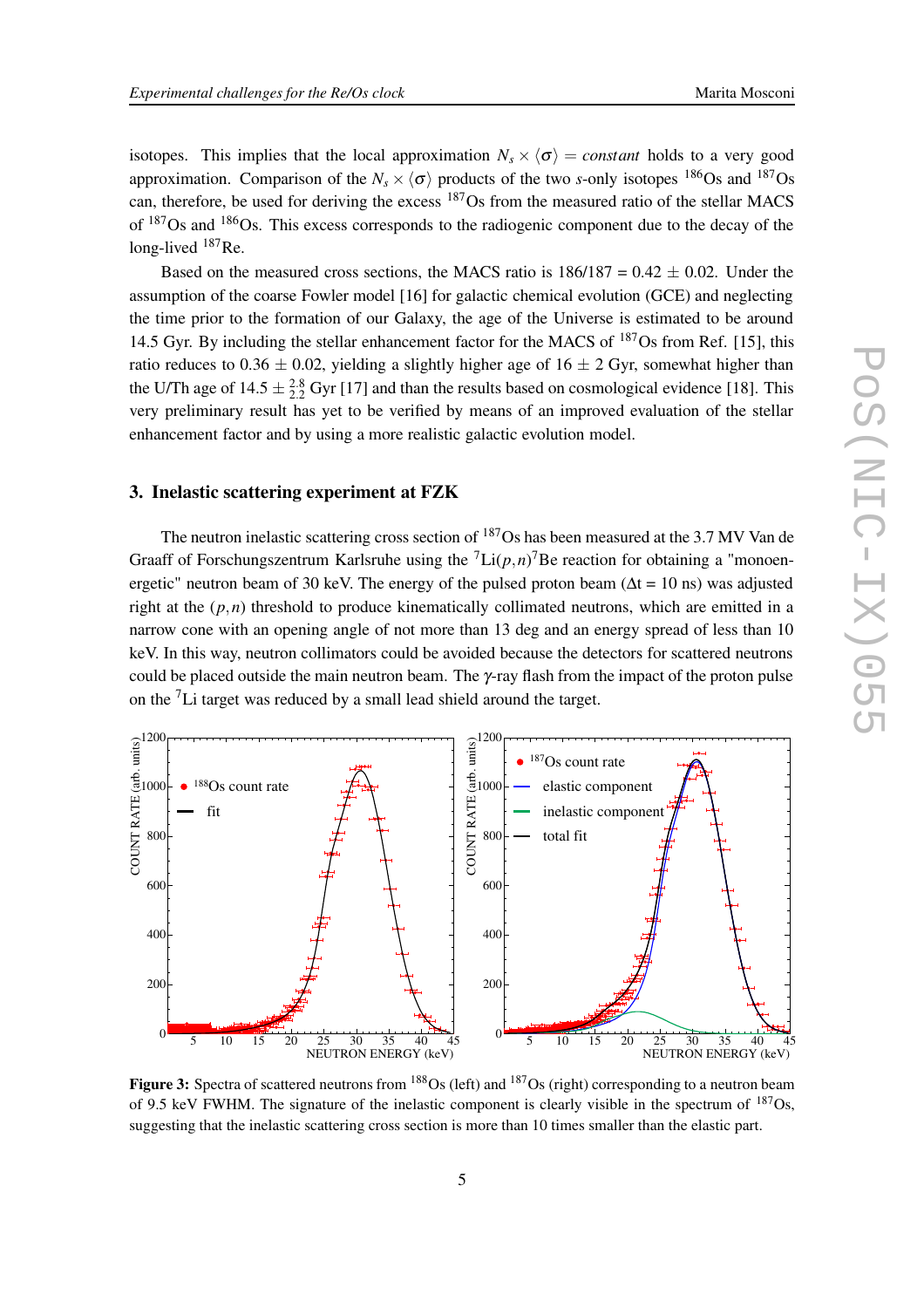The measurement have been performed with the same  $187Os$  and  $188Os$  samples as used in the neutron capture experiment in order to avoid losses of the expensive material. The samples were mounted 4 cm in front of the Li target under an angle of 45 deg with respect to the proton beam in order to minimize self shielding effects. Scattered neutrons were detected by three <sup>6</sup>Li-glass scintillators 3 mm in thickness and 12 cm in diameter, two at 90 deg and one at 75 deg relative to the direction of the primary beam, all placed at a distance of 26 cm from the scattering sample. An additional 3 mm thick <sup>6</sup>Li-glass scintillator 38 mm in diameter, which was mounted in forward direction at 111 cm from the  ${}^{7}$ Li target, served as a monitor for the primary neutron flux. The data acquisition system consisted of a set of four FADCs, which had the advantage of a detailed off-line analysis of the recorded signals. In this way, the signal/background ratio could be improved by pulse shape discrimination between neutrons and γ-rays.

During the measurements the proton energy was tuned such that the FWHM of the neutron energy distribution was below 10 keV. Due to the normal charge fluctuation of the Van de Graaff, the width of the distribution varied between 7 and 10 keV in cycles of several hours.

The separation of the elastic and inelastic scattering component was obtained by measuring the neutron energies via TOF and by using the elastic component from the scattering spectrum of <sup>188</sup>Os. The inelastic part can then be extracted by a fit assuming that the inelastic component is represented by the same distribution shifted in energy by the 9.75 keV excitation energy of the first excited state of <sup>187</sup>Os. In this way, the fit contains only two free parameters, namely the amplitudes of the elastic and inelastic distributions. This analysis is in progress; a preliminary result is shown in Fig. 3.

#### **4. Conclusions and remarks**

The challenges related to the neutron capture cross section measurements have been met: the n\_TOF cross sections are available in the entire range of astrophysical interest with typical uncertainties of 5%. The data exhibit clear signatures for the competition of the inelastic channel, which had previously not been found for  $186$ Os. A final statement concerning the Re/Os clock must await completion of the analysis of the inelastic scattering cross section. Presently, the data seem to indicate an older age of the universe than obtained with other methods, but this may well be due to the very crude GCE model used so far.

#### **5. Acknowledgments**

This work is supported by National Institutions of the related n\_TOF participants and partially by EC under contract FIKW-CT-2000-00107.

#### **References**

- [1] Clayton, D. D., *Ap. J.*, **139**, 637 663 (1964).
- [2] Bosch, F. *et al.*, *Phys. Rev. Lett.*, **77**, 5190 5193 (1996).
- [3] Takahashi, K., *The* <sup>187</sup>*Re -* <sup>187</sup>*Os cosmochronometry – the latest developments*, in *Tours Symposium on Nuclear Physics III*, edited by M. Arnould, M. Lewitowicz, Y. Oganessian, M. Ohta, H. Utsunomiya, and T. Wada, (AIP, New York, 1998), pp. 616 – 625.